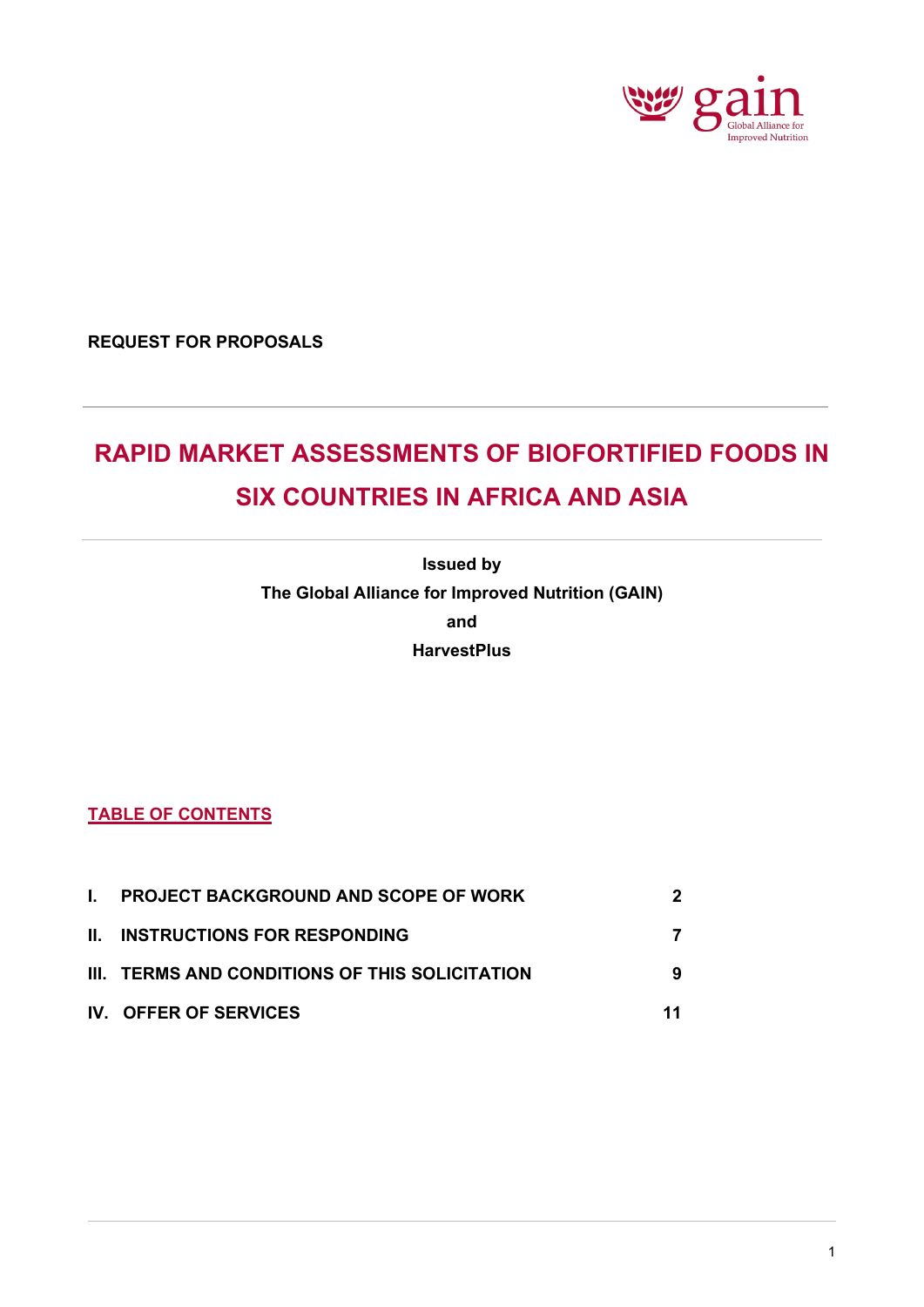

# **I. PROJECT BACKGROUND AND SCOPE OF WORK**

## **1. ABOUT GAIN AND HARVESTPLUS**

The Global Alliance for Improved Nutrition (GAIN) is a Swiss-based foundation launched at the UN in 2002 to tackle the human suffering caused by malnutrition. Working with both governments and businesses, we aim to transform food systems so that they deliver more nutritious food for all people. At GAIN, we believe that everyone in the world should have access to nutritious and safe food. We work to understand and deliver specific solutions to the daily challenge of food insecurity faced by poor people. By understanding that there is no "one-size-fits-all" model, we develop alliances and build tailored programmes, using a variety of flexible models and approaches. We build alliances between governments, local and global businesses, and civil society to deliver sustainable improvements at scale. We are part of a global network of partners working together to create sustainable solutions to malnutrition. Through alliances, we provide technical, financial and policy support to key participants in the food system. We use specific learning, evidence of impact, and results of projects and programmes to shape and influence the actions of others.

HarvestPlus improves nutrition and public health by developing and promoting biofortified food crops that are rich in vitamins and minerals while providing global leadership on evidence and technology. HarvestPlus is part of the CGIAR Research Program on Agriculture for Nutrition and Health (A4NH). CGIAR is a global agriculture research partnership for a food secure future. Its science is carried out by its 15 research centres in collaboration with hundreds of partner organizations. The HarvestPlus programme is headquartered at the International Food Policy Research Institute (IFPRI) in Washington, DC and collaborates with multiple CGIAR centres and partner organizations around the world.

Through the Commercialising Biofortified Crops (CBC) programme, GAIN and HarvestPlus share an ambition to expand coverage of biofortified nutrient dense foods to at least 190 million consumers by 2022, realizing a higher reach of up to three times this (600 million) from the initial investment by 2028. The current focus will be on biofortified varieties of six highly promising crops, developed by HarvestPlus and its partners. These crops form the frontline cluster of sentinel nutritious staple crops to be considered for commercialisation at scale by the partnership. We define commercialisation – the priority delivery approach – as the process of introducing a product into commerce or making it available in the market, rather than producing solely for family consumption.

## **2. BACKGROUND**

As part of this work, GAIN and HarvestPlus are jointly issuing this Request for Proposals (RFP). GAIN will be the administrative lead organisation for this RFP.

The purpose of this RFP is to engage services of a Service Provider to design and conduct rapid market assessments to determine the availability and market share of selected biofortified foods in six countries (i.e., zinc rice in Bangladesh, iron pearl millet and zinc wheat in India, zinc wheat in Pakistan, high iron beans in Kenya, vitamin A maize and vitamin A cassava in Nigeria, and vitamin A maize and high iron beans in Tanzania). These assessments are a key component of the final year monitoring activities under the CBC programme.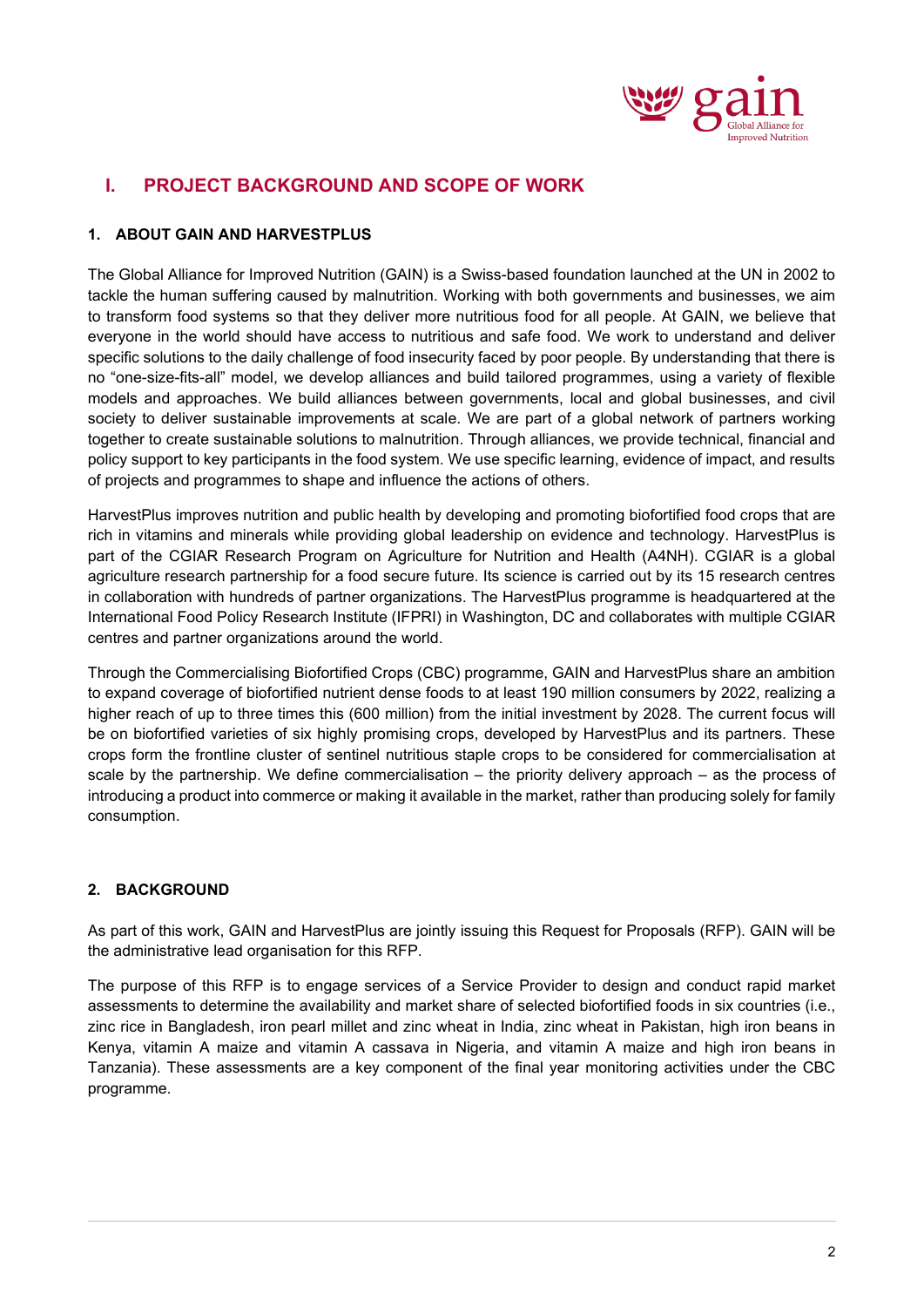

#### **2.1. THE COMMERCIALISING BIOFORTIFIED CROPS (CBC) PROGRAMME**

The overall vision of the CBC programme<sup>[1](#page-2-0)</sup> is to scale up the commercialisation of biofortified<sup>[2](#page-2-1)</sup> foods. To realise this vision the programme aims to achieve three goals:

- 1. Improve access to inputs and markets for biofortified seeds and food products by identifying and overcoming barriers to access and acquisition of biofortified seeds, accelerating business development along the supply chains, and ensuring iterative research and development services are opened to link consumer and processor needs to continue biofortified food and food product modification.
- 2. Generate demand for these nutrient-rich staple crops using a demand creation approach that taps into the rational and emotional drivers of consumer choices for nutrient-rich staples.
- 3. Improve the enabling environment for biofortified foods and food products through advocacy, catalytic financing, and technology licencing services.

The CBC programme focuses on the following biofortified crops and countries: zinc rice in Bangladesh, iron pearl millet and zinc wheat in India, zinc wheat in Pakistan, high iron beans in Kenya, vitamin A maize and cassava in Nigeria, and vitamin A maize and high iron beans in Tanzania.

#### **2.2. CBC PROGRAMME DESIGN AND MONITORING ACTIVITIES**

During the inception phase in 2019, GAIN and HarvestPlus developed a programme impact pathway (PIP) that highlights the three commercial pathways through which we envision getting people to consume biofortified foods: 1) purchased by consumers; 2) given to consumers in informal settings, and 3) given to consumers in formal setting (see PIP in Annex 1). The impact pathway formed the basis of the development of the country strategies and was used in alignment with a review of commercialisation to identify how commercialisation can be leveraged to accelerate the pathways to impact for biofortification.

At the start of the programme implementation phase (which runs for three years from 2020-2022), GAIN and HarvestPlus identified a set of 20 indicators for the CBC programmed aligned to various nodes of the PIP that will be tracked to monitor the implementation process and outputs of commercialisation across different domains of supply, production, availability, and consumption of biofortified foods[3](#page-2-2).

In the final year of the programme (2022), there is a need to conduct programme monitoring activities focused on assessing the availability of biofortified foods at market-level to report on the following five indicators:

- 1. quantity of raw biofortified food available in the market,
- 2. number of retailers selling raw biofortified food,
- 3. number of prepared or processed food products available that contain a biofortified food in the market,
- 4. quantity of prepared or processed biofortified food available in the market, and
- 5. number of retailers selling food products that contain a biofortified food.

Considering this, GAIN and HarvestPlus are commissioning a series of rapid market assessments in each country to collect this information, which will then be used to understand the extent to which the CBC

<span id="page-2-0"></span> $1$  For more details about the CBC programme, refer to the programme flye[r here.](https://www.gainhealth.org/sites/default/files/publications/documents/commercialisation-of-biofortified-crops-programme-flyer.pdf)

<span id="page-2-1"></span><sup>&</sup>lt;sup>2</sup> Biofortification enhances the nutritional value of staple food crops by increasing the density of vitamins and minerals in a crop through conventional plant breeding, agronomic practices or biotechnology and is carried out in the agriculture sector.

<span id="page-2-2"></span><sup>&</sup>lt;sup>3</sup> For a detailed list and description of all indicators, refer to the CBC Monitoring Reference Manual [here.](https://www.gainhealth.org/sites/default/files/publications/documents/the-commercialisation-of-biofortified-crops-programme-monitoring-reference-manual_0.pdf)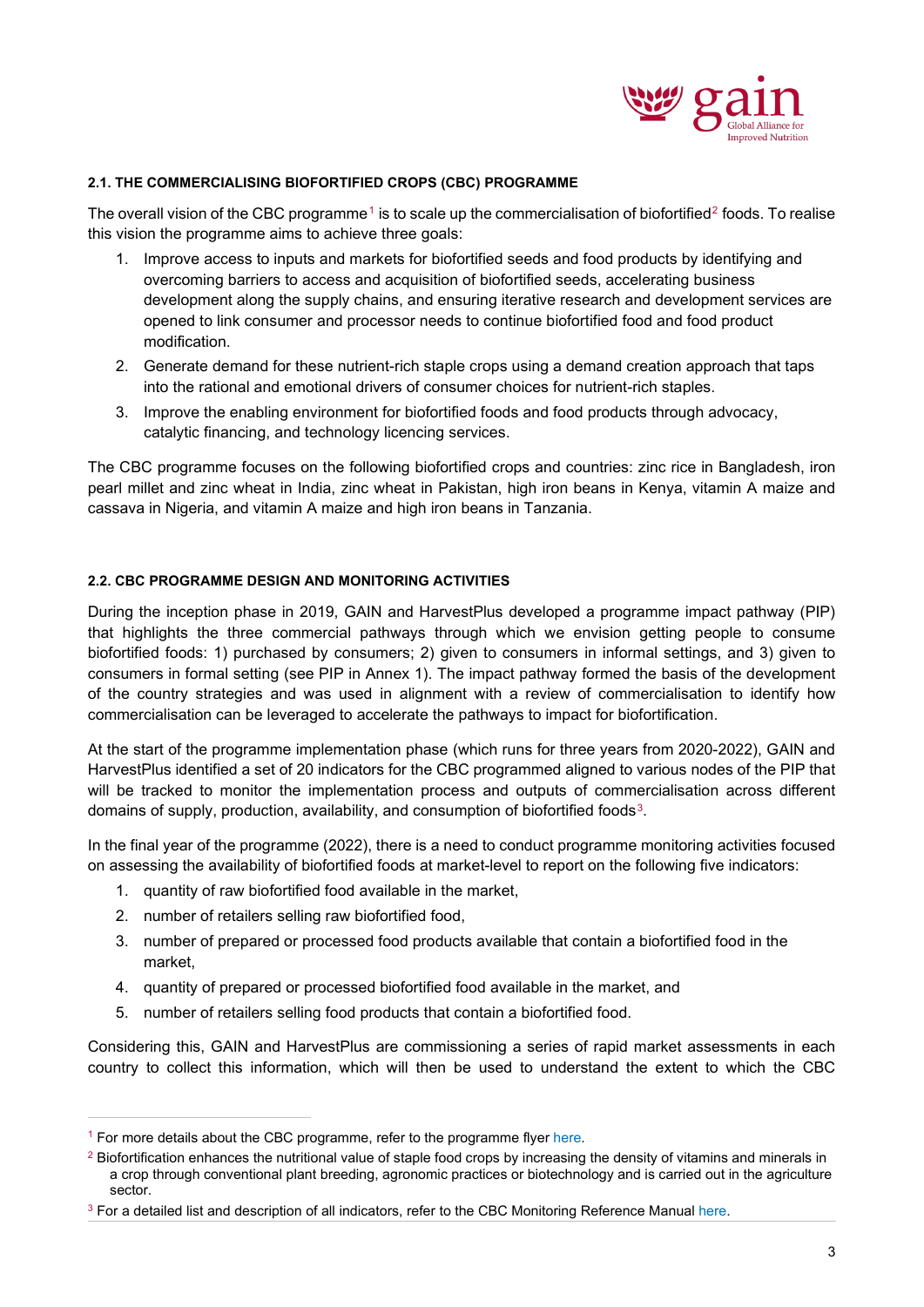

programme has increased the availability of biofortified foods and food products and model the number of consumers likely reached with biofortified foods.

## **3. OBJECTIVES**

The main objective is to design and conduct rapid market assessments to determine the availability and market share of selected biofortified foods in six countries.

The scope of work will focus on selected raw<sup>[4](#page-3-0)</sup> and prepared/processed<sup>[5](#page-3-1)</sup> biofortified foods in each country, i.e., zinc rice in Bangladesh, iron pearl millet and zinc wheat in India, zinc wheat in Pakistan, high iron beans in Kenya, vitamin A maize and cassava in Nigeria, and vitamin A maize and high iron beans in Tanzania.

The specific objectives are to:

- 1. list the suppliers/producers of all raw and prepared/processed biofortified food products/brands available in the country*[6](#page-3-2)*
	- a. define products/brands with characteristics such as: food type, brand name, producers or suppliers, origin, price, packaging, and logos to enable identification of the product/brand in the market,
- 2. list or approximate the number of retailers selling raw and prepared/processed biofortified food products/brands in the country:
	- b. define retailers with characteristics such as: outlet type (e.g., informal market, formal market, wholesaler, kiosk), location, food type sold,
- 3. approximate market volumes and market shares/proportions [in relation to the conventional (nonbiofortified) varieties] of raw and prepared/processed biofortified foods available in the country, and
- 4. approximate the volumes and proportion of biofortified foods sold as packaged brands and as bulk by supplier/producer that are available in the country.

The Service Provider is expected to use the results from this work to report on the following five monitoring indicators for each of the nine country-crop combinations:

- 1. quantity of raw biofortified food available in the market,
- 2. number of retailers selling raw biofortified food,
- 3. number of prepared or processed food products available that contain a biofortified food in the market,
- 4. quantity of prepared or processed biofortified food available in the market, and
- 5. number of retailers selling food products that contain a biofortified food.

<span id="page-3-0"></span><sup>4</sup> Raw biofortified food is defined as a biofortified food that has not undergone any preparation or processing (i.e., milling, cooking, freezing, packaging, etc.). For example, cassava roots, OFSP roots and any harvested grain of biofortified food, such as iron beans, zinc wheat, zinc rice, vitamin A maize or iron pearl millet grain.

<span id="page-3-1"></span><sup>&</sup>lt;sup>5</sup> Prepared or processed biofortified foods are defined as foods or food products that contain a biofortified food as an ingredient and have undergone mechanical or chemical operations to change or preserve it, such as milling, cooking, canning, freezing, packaging, etc.

<span id="page-3-2"></span> $6$  Results from an ongoing assessment that identified processed biofortified food products in each country will be made available to the Service Provider.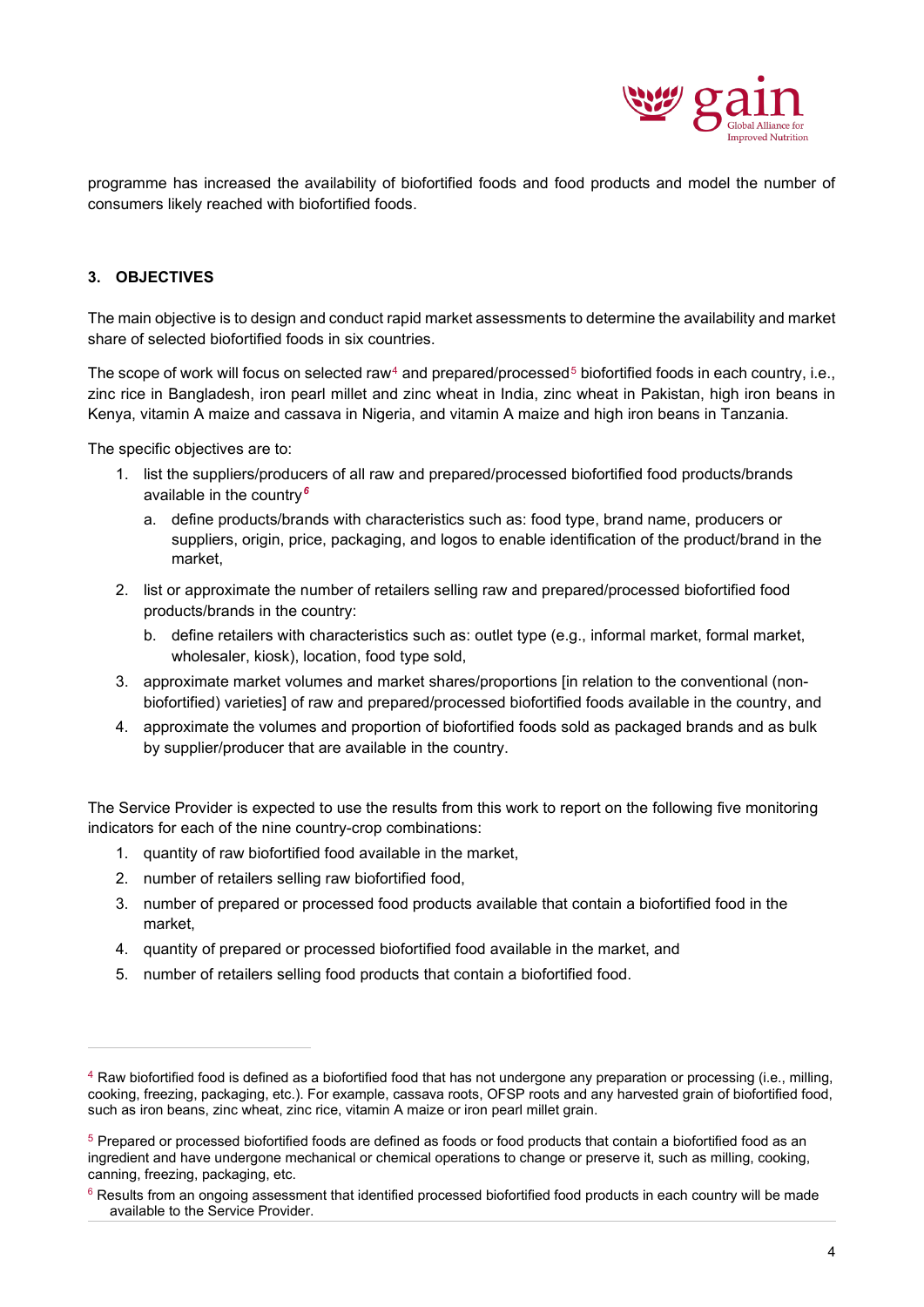

The Service Provider should propose the methods for the assessment of the above-mentioned objectives based on their expertise, but it will be expected to include a combination of primary data collection and use of secondary data sources. The Service Provider should propose the methodology for estimating market volumes and identify various data sources that can provide an in-depth overview of the food market including in-country production, imports, and exports and a dataset with breakdown by food producers/suppliers and brands/products and their respective market volumes/values.

Additionally, FortiMApp, a tailored application and dashboard for the collection and management of similar data on availability of industrially fortified foods developed by GAIN, which can be adapted to assess biofortified foods, will be made available for use by the Service Provider. (Similar market assessments for industrially fortified foods were recently carried out using FortiMapp in Nigeria, Tanzania, and India).

The timeline for the data collection should be designed to occur after the end of the harvesting period in each country<sup> $7$ </sup> as shown in the table below.

| Country    | Crop              | Month when food is expected to<br>be available in markets after |
|------------|-------------------|-----------------------------------------------------------------|
|            |                   | harvest                                                         |
| Bangladesh | Zinc rice         | June                                                            |
| India      | Zinc wheat        | June                                                            |
|            | Iron pearl millet | November                                                        |
| Pakistan   | Zinc wheat        | July                                                            |
| Kenya      | High iron bean    | September                                                       |
| Nigeria    | Vitamin A maize   | October                                                         |
|            | Vitamin A cassava | October                                                         |
| Tanzania   | Vitamin A maize   | September                                                       |
|            | High iron Bean    | July                                                            |

#### **4. SCOPE OF WORK AND DELIVERABLES**

#### **4.1. SCOPE OF WORK**

GAIN and HarvestPlus have a preference for one Service Provider to carry out the work in all six countries; however, proposals will be considered for a subset of countries or individual countries.

The successful applicant shall provide the following services:

- Develop a study protocol, including background, detailed methodology and justification (including a food identification protocol given the complexity of identifying foods prepared from biofortified crops with invisible traits), sampling plan where applicable, data analysis plan, and data collection tools, for review and approval by GAIN and HarvestPlus.
- Obtain relevant access and data collection permissions as appropriate, e.g., from government.
- Carry out all aspects of primary data collection, quality assurance, and data entry, cleaning, management, and analyses.

<span id="page-4-0"></span><sup>&</sup>lt;sup>7</sup> See HarvestPlus Crop Calendar for more detail[s here.](https://www.harvestplus.org/content/harvestplus-crop-calendar)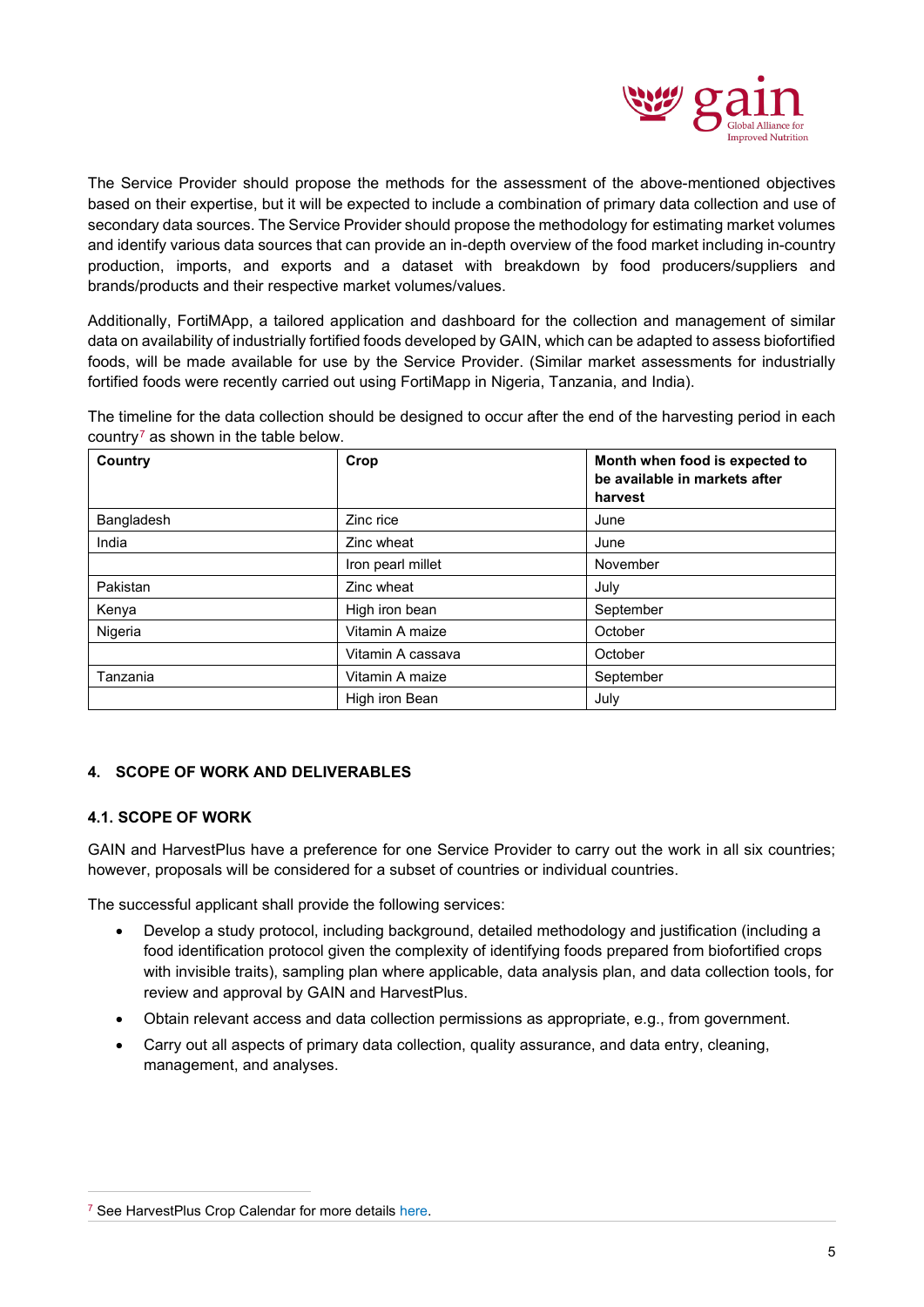

- For any primary data collected, provide GAIN and HarvestPlus with raw and clean datasets, codebooks, and syntax and output of all data analyses. If quantitative data are collected, data documentation must be provided using Nesstar[8.](#page-5-0)
- Draft final report outlines (one for each country) for review and approval by GAIN and HarvestPlus.
- Draft full reports (one for each country), including background, methods, data collection activities, results, and conclusions/recommendations.
- Revise and finalise reports (one for each country) based on inputs from GAIN and HarvestPlus.

#### **4.2. DELIVERABLES AND TIMELINE**

The timeline for completion of all aspects of the Scope of Work and submission of deliverables is outlined in the following table\*:

| <b>DELIVERABLE</b>                                                                    | <b>DEADLINE</b>   |
|---------------------------------------------------------------------------------------|-------------------|
| Proposal submission                                                                   | 11 April 2022     |
| Final response regarding selection of Service Provider                                | 25 April 2022     |
| Contracting process finalised                                                         | 9 May 2022        |
| Inception meeting with GAIN and HarvestPlus                                           | 12 May 2022       |
| Study protocol and data collection for approval by GAIN and HarvestPlus               | 19 May 2022       |
| Draft report outline                                                                  | 1 July 2022       |
| Data collection completed for countries with food available in markets by July        | 31 August 2022    |
| Draft reports for countries with food available in markets ending by July             | 30 September 2022 |
| Data collection completed for countries with food available in markets by<br>November | 15 November 2022  |
| Draft reports for countries with food available in markets by November                | 28 November 2022  |
| Workshop with GAIN and HarvestPlus on results                                         | 5 December 2022   |
| Final report, dataset and data documentation                                          | 12 December 2022  |

\*Note: Timelines are tentative and will be revised in more detail for each country during the contracting phase.

#### **5. QUALIFICATIONS**

The Service Provider is expected to have extensive experience in market research, including market size and share determination. The Service Provider should also have experience and in-depth knowledge of the market in the countries of interest, previous experience working in all or some of the market categories (including preexisting data would be an added advantage), and excellent writing skills in English.

<span id="page-5-0"></span><sup>&</sup>lt;sup>8</sup> A free editor developed in conjunction with the Norwegian Centre for Research Data (NSD) <http://www.nesstar.com/software/publisher.html>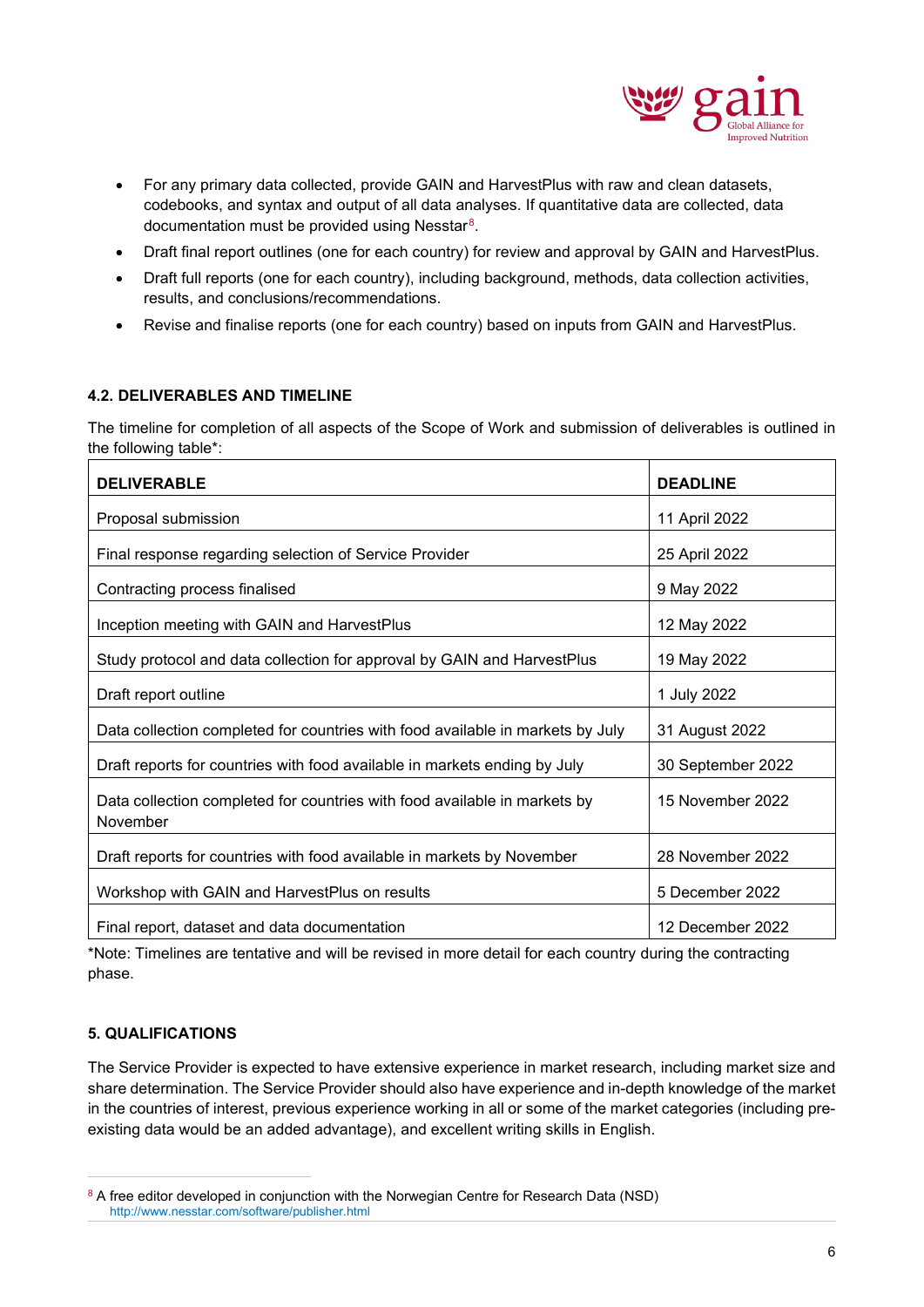

## <span id="page-6-0"></span>**II. INSTRUCTIONS FOR RESPONDING**

This section addresses the process for responding to this solicitation. Applicants are encouraged to review this prior to completing their responses.

### **1. CONTACT**

Key programme and technical staff from GAIN and HarvestPlus are part of the selection team of the organisation and will review the proposals. They will be available via email to respond to clarifications on this solicitation. Please direct all inquiries and other communications to [rfp@gainhealth.org](mailto:rfp@gainhealth.org) with the subject line **RAPID MARKET ASSESSMENTS OF BIOFORTIFIED FOODS.** Reponses will not be confidential except in cases where proprietary information is involved.

#### **2. BUDGET**

Applicants are required to provide GAIN and HarvestPlus with a detailed budget in US Dollars, including fees/travel/accommodation and any other direct costs to be incurred in the delivery of the Scope of Work. Include a brief narrative justification for line items included. The budget must be inclusive of all taxes/VAT and indirect costs. The final budget amount will have to be approved by GAIN and HarvestPlus prior to starting the project.

#### **3. FORMAT FOR PROPOSAL**

The proposal needs to be formatted as two separate documents:

- 1. Technical proposal:
	- i. Description of previous relevant work (maximum 1 page),
	- ii. Composition of team with names and brief biographies of all key staff (maximum 3 pages),
	- iii. Detailed proposal explaining how the areas of work mentioned in the Objectives and Scope of Work will be addressed, including a framework for implementation, risk and mitigation strategy, and timeline (maximum 10 pages).

#### 2. Financial proposal:

- i. Budget,
- ii. Detailed budget justification,
- iii. Offer of services.

#### **4. SUBMISSION**

Complete proposals should be submitted in electronic copy to: [rfp@gainhealth.org](mailto:rfp@gainhealth.org) 

## **5. DEADLINE**

Completed proposals should be submitted to [rfp@gainhealth.org](mailto:rfp@gainhealth.org) by **5:00 pm CEST** on **11 April 2022.** 

#### **6. UNACCEPTABLE**

The following proposals will automatically not be considered or accepted:

• Proposals that are received after the RFP deadline.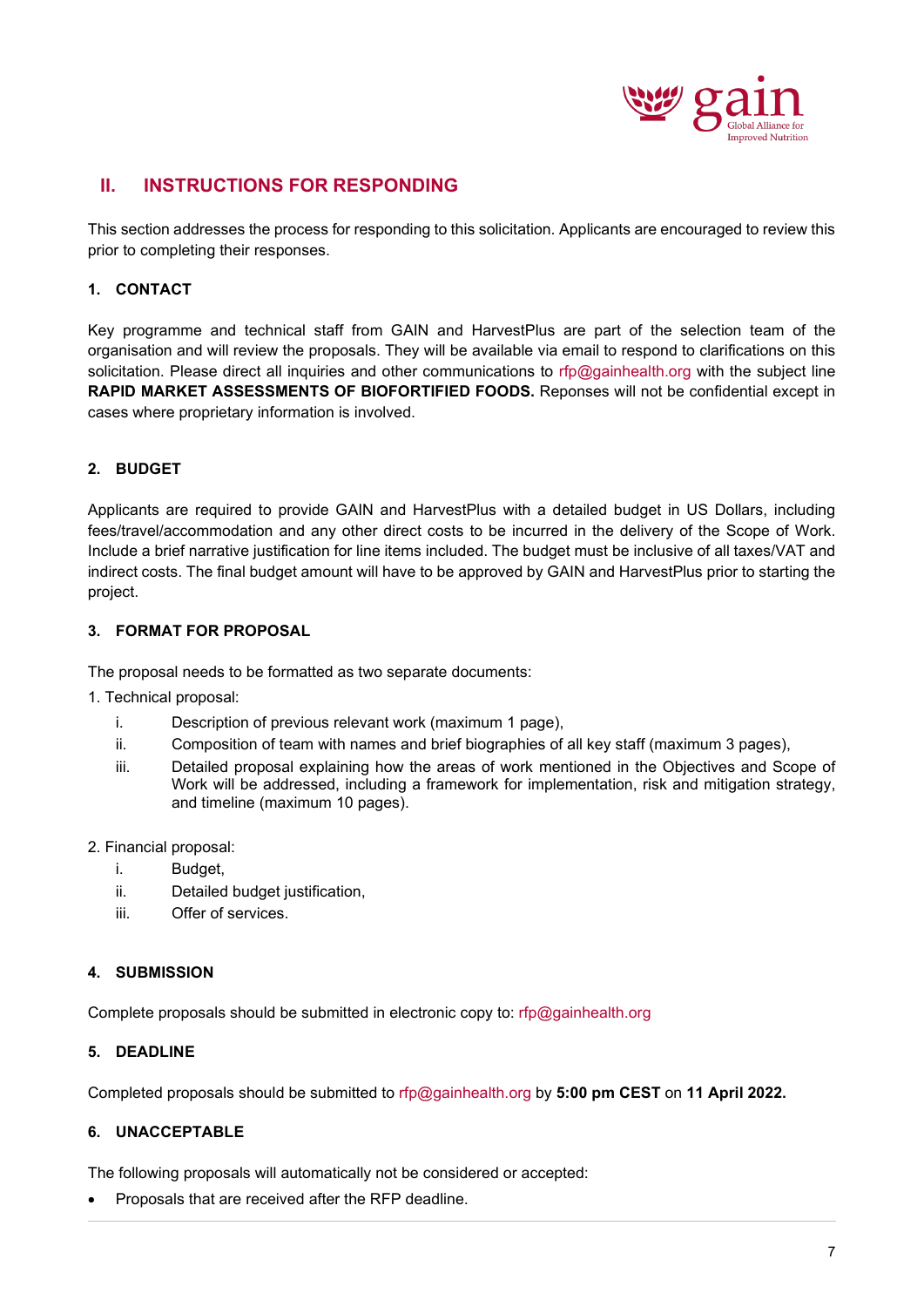

- Proposals received by fax or post.
- Incomplete proposals.
- Proposals that are not signed.

#### **7. REVISIONS**

Proposals may be revised by electronic mail and confirmed by hard copy provided such revision(s) are received before the deadline.

#### **8. ACCEPTANCE**

GAIN and HarvestPlus will not necessarily accept the lowest cost or any of the proposals submitted. Accordingly, eligibility requirements, evaluation criteria and mandatory requirements shall govern.

## **9. COMPLETION**

- Proposals must be submitted must be signed by a principal or authorising signatory of the lead firm or organisation.
- In case of errors in calculating overall costs, the unit costs will govern.
- It is the applicant's responsibility to understand the requirements and instructions specified by GAIN and HarvestPlus. In the event that clarification is necessary, applicants are advised to contact GAIN at *[rfp@gainhealth.org](mailto:rfp@gainhealth.org)* prior to making their submission.
- While GAIN and HarvestPlus have used considerable efforts to ensure an accurate representation in this RFP, the information contained in this RFP is supplied solely as a guideline. The information is not warranted to be accurate by GAIN and HarvestPlus. Nothing in this RFP is intended to relieve applicants from forming their own opinions and conclusions with respect to the matters addressed in this RFP.
- By responding to this RFP, the applicant confirms its understanding that failing to comply with any of the RFP conditions may result in the disqualification of their submission.

#### **10. RIGHTS OF REJECTION**

GAIN and HarvestPlus reserve the right to reject any or all submissions or to cancel or withdraw this RFP for any reason and at its sole discretion without incurring any cost or liability for costs or damages incurred by any applicant, including, without limitation, any expenses incurred in the preparation of the submission. The applicant acknowledges and agrees that GAIN and HarvestPlus will not indemnify the applicant for any costs, expenses, payments or damages directly or indirectly linked to the preparation of the submission.

#### **11. REFERENCES**

GAIN and HarvestPlus reserve the right, before awarding the proposal, to require the applicant to submit such evidence of qualifications as it may deem necessary, and will consider evidence concerning the financial, technical and other qualifications and abilities of the applicant.

## **12. RELEASE OF INFORMATION**

After awarding the proposal and upon written request to GAIN, only the following information will be released:

- Name of the successful applicant.
- The applicant's own individual ranking.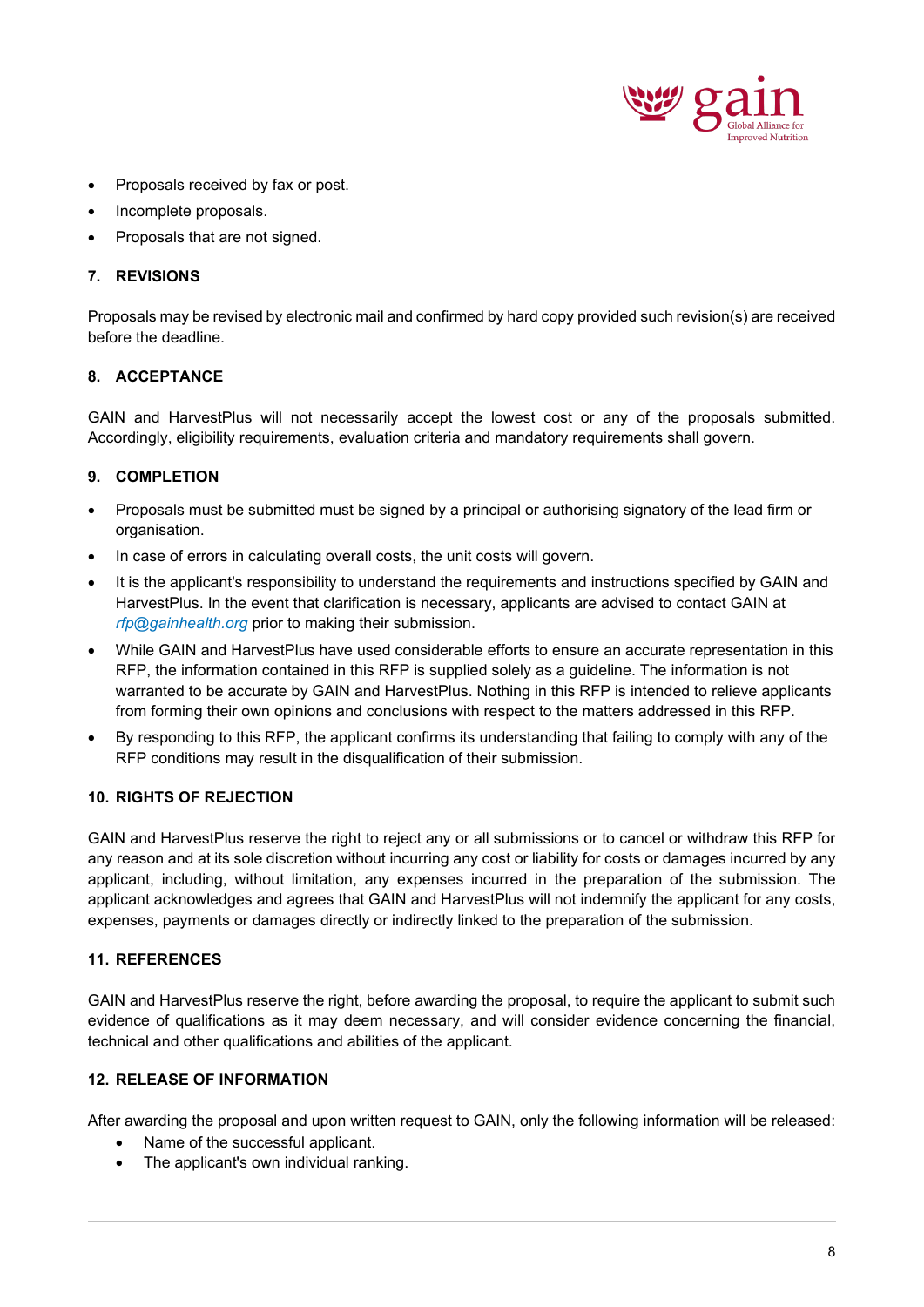

# <span id="page-8-0"></span>**III. TERMS AND CONDITIONS OF THIS SOLICITATION**

#### **1. NOTICE OF NON-BINDING SOLICITATION**

GAIN reserves the right to reject any and all bids received in response to this solicitation and is in no way bound to accept any proposal. GAIN additionally reserves the right to negotiate the substance of the successful applicants' proposals, as well as the option of accepting partial components of a proposal if deemed appropriate.

#### **2. CONFIDENTIALITY**

All information provided as part of this solicitation is considered confidential. In the event that any information is inappropriately released, GAIN will seek appropriate remedies as allowed. Proposals, discussions, and all information received in response to this solicitation will be held as strictly confidential.

#### **3. RIGHT TO FINAL NEGOTIATIONS ON THE PROPOSAL**

GAIN reserves the right to negotiate on the final costs, and the final scope of work of the proposal. GAIN reserve the right to limit or include third parties at GAIN's sole and full discretion in such negotiations.

#### **4. EVALUATION CRITERIA**

Proposals will be reviewed by the Selection Team. The following indicate a list of the significant criteria against which proposals will be assessed. This list is not exhaustive or 100% inclusive and is provided to enhance the applicants' ability to respond with substance.

Applicants are required to submit the following information, conforming to the guidelines given in this section:

- Understanding of the scope of work:
	- $\circ$  Proposal shall demonstrate a clear understanding of the project objective and deliverables as outlined in Section I.
- Demonstrate a clear understanding of the technical requirements of this RFP:
	- o Providing detailed technical documentation of the proposed strategy.
	- o Evidence of experience delivering solutions using the proposed information technology platform.
- The creative and methodological approaches required to implement each of the parts of the scope of work.
- Comprehensiveness of work plan and reasonableness of proposed time frame:
	- $\circ$  Proposal shall include a feasible work plan to ensure successful completion of deliverables.
	- o The work plan details how activities will be coordinated.
- Detailed budget and cost-effectiveness of proposed approach:
	- $\circ$  Evidence of cost-effective approaches to undertaking the scope of work within the proposed budget.
	- $\circ$  Proposal shall identify possible challenges and include creative approaches to addressing them.
- Management and personnel plan:
	- $\circ$  The team members working on this project shall have the relevant qualifications and overall experience required to successfully conduct the market assessment.
	- o Roles and responsibilities of each team member shall be clearly defined. GAIN and HarvestPlus shall each have one main contact person clearly identified in the proposal.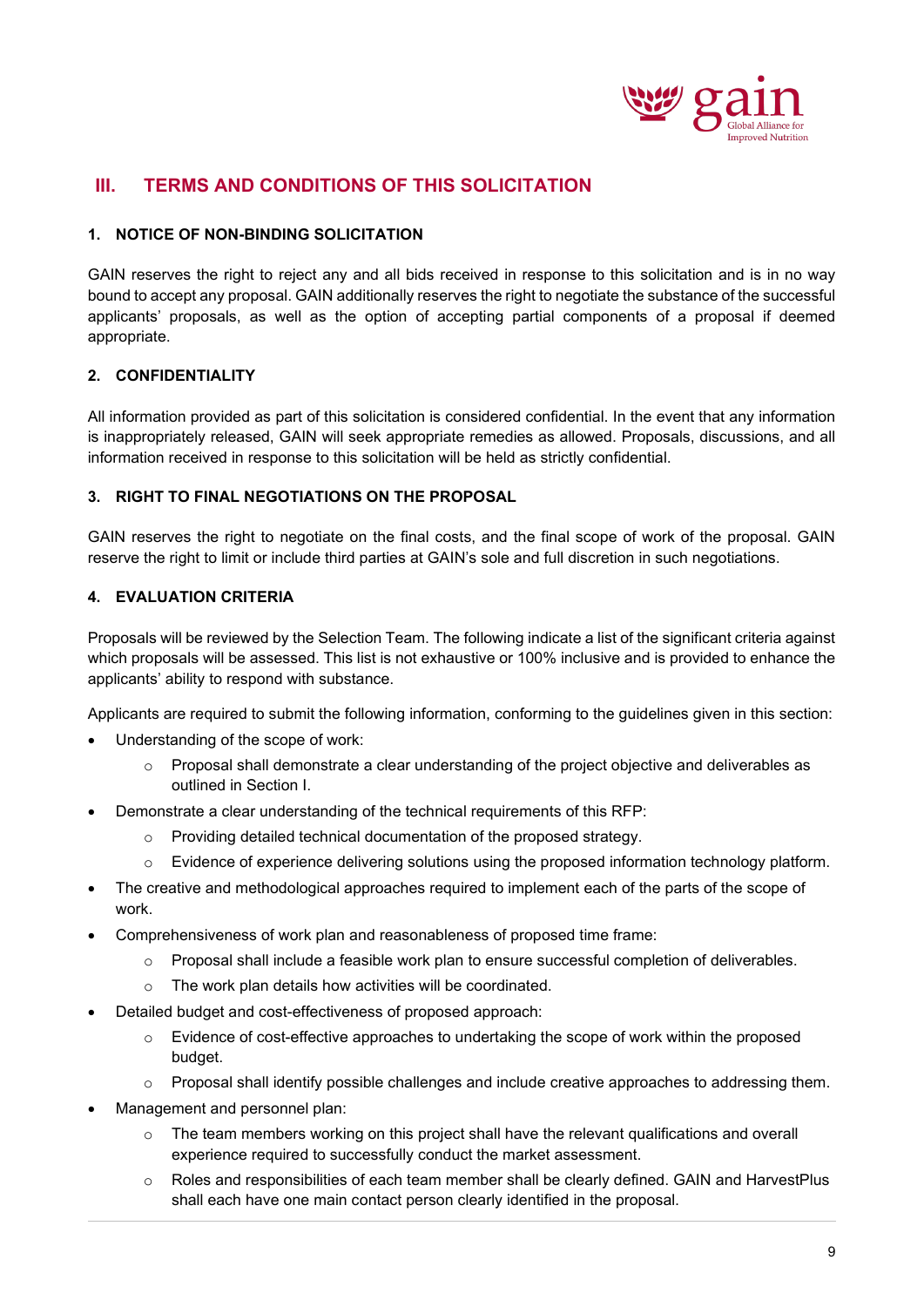

• A duly completed offer of services.

#### **GAIN reserves the right to contact the individuals and contractor(s) in order to verify the information provided as part of the Proposal.**

#### **5. REVIEW PROCESS**

The review process will involve a Review Panel with participants selected by GAIN and HarvestPlus.

#### **6. LIMITATIONS WITH REGARD TO THIRD PARTIES**

GAIN does not represent, warrant, or act as agent for any third party as a result of this solicitation. This solicitation does not authorise any third party to bind or commit GAIN in any way without GAIN's express written consent.

#### **7. COMMUNICATION**

All communication regarding this solicitation shall be directed to appropriate parties at GAIN. Contacting third parties involved in the RFP, the review panel, or any other party may be considered a conflict of interest and could result in disqualification of the proposal.

#### **8. FINAL ACCEPTANCE**

Award of a Proposal does not imply acceptance of its terms and conditions. GAIN reserves the right to negotiate on the final terms and conditions including the costs and the scope of work when negotiating the final contract to be agreed between GAIN and the applicant.

#### **9. VALIDITY PERIOD**

The offer of services will remain valid for a period of 60 days after the Proposal closing date. In the event of award, the successful applicant will be expected to enter into a contract subject to GAIN's terms and conditions.

#### **10. INTELLECTUAL PROPERTY**

Subject to the terms of the contract to be concluded between GAIN and the applicant, the ownership of the intellectual property related to the scope of work of the contract, including technical information, know-how, processes, copyrights, models, drawings, source code and specifications developed by the applicant in performance of the contract shall vest entirely with GAIN.

#### **11. SCOPE OF CHANGE**

Once the contract is signed, no increase in the liability of GAIN or in the fees to be paid by GAIN for the services resulting from any change, modification or interpretation of the documents will be authorised or paid to the applicant unless such change, modification or interpretation has received the express prior written approval of **GAIN**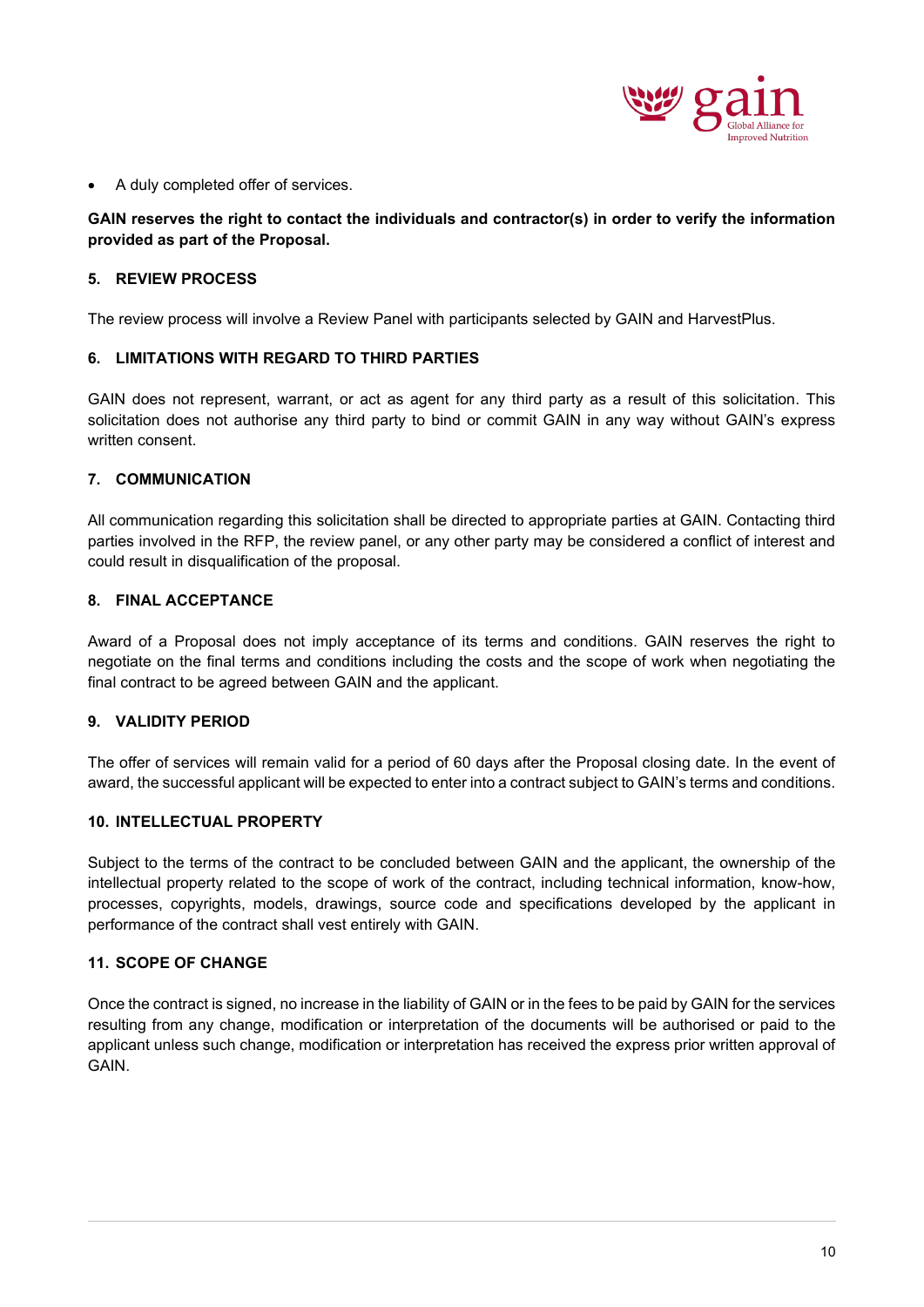

# <span id="page-10-0"></span>**IV. OFFER OF SERVICES**

1. Offer submitted by:

(Print or type business, corporate name and address)

\_\_\_\_\_\_\_\_\_\_\_\_\_\_\_\_\_\_\_\_\_\_\_\_\_\_\_\_\_\_\_\_\_\_

\_\_\_\_\_\_\_\_\_\_\_\_\_\_\_\_\_\_\_\_\_\_\_\_\_\_\_\_\_\_\_\_\_\_

\_\_\_\_\_\_\_\_\_\_\_\_\_\_\_\_\_\_\_\_\_\_\_\_\_\_\_\_\_\_\_\_\_\_

- 2. I (We) the undersigned hereby offer to GAIN, to furnish all necessary expertise, supervision, materials, and other things necessary to complete to the entire satisfaction of the Executive Director or authorised representative, the work as described in the Request for Proposal according to the terms and conditions of GAIN for the following prices:
	- a. [to be completed]
	- b. [to be completed]
	- c. [to be completed]
	- d. [to be completed]
- 3. I (We) agree that the Offer of Services will remain valid for a period of sixty days (60) calendar days after the date of its receipt by GAIN.
- 4. I (We) herewith submit the following:
	- a. A proposal to undertake the work, in accordance with GAIN's requirements specified.
	- b. A duly completed offer of services, subject to the terms herein.

#### **OFFERS WHICH DO NOT CONTAIN THE ABOVE-MENTIONED DOCUMENTATION OR DEVIATE FROM THE PRESCRIBED COSTING FORMAT MAY BE CONSIDERED INCOMPLETE AND NON-RESPONSIVE.**

Date this day of [add month and year] in [add location].

\_\_\_\_\_\_\_\_\_\_\_\_\_\_\_\_\_\_\_\_\_\_\_ [add title]

Signature (applicant)

\_\_\_\_\_\_\_\_\_\_\_\_\_\_\_\_\_\_\_\_\_\_\_ [add title]

Signature (applicant)